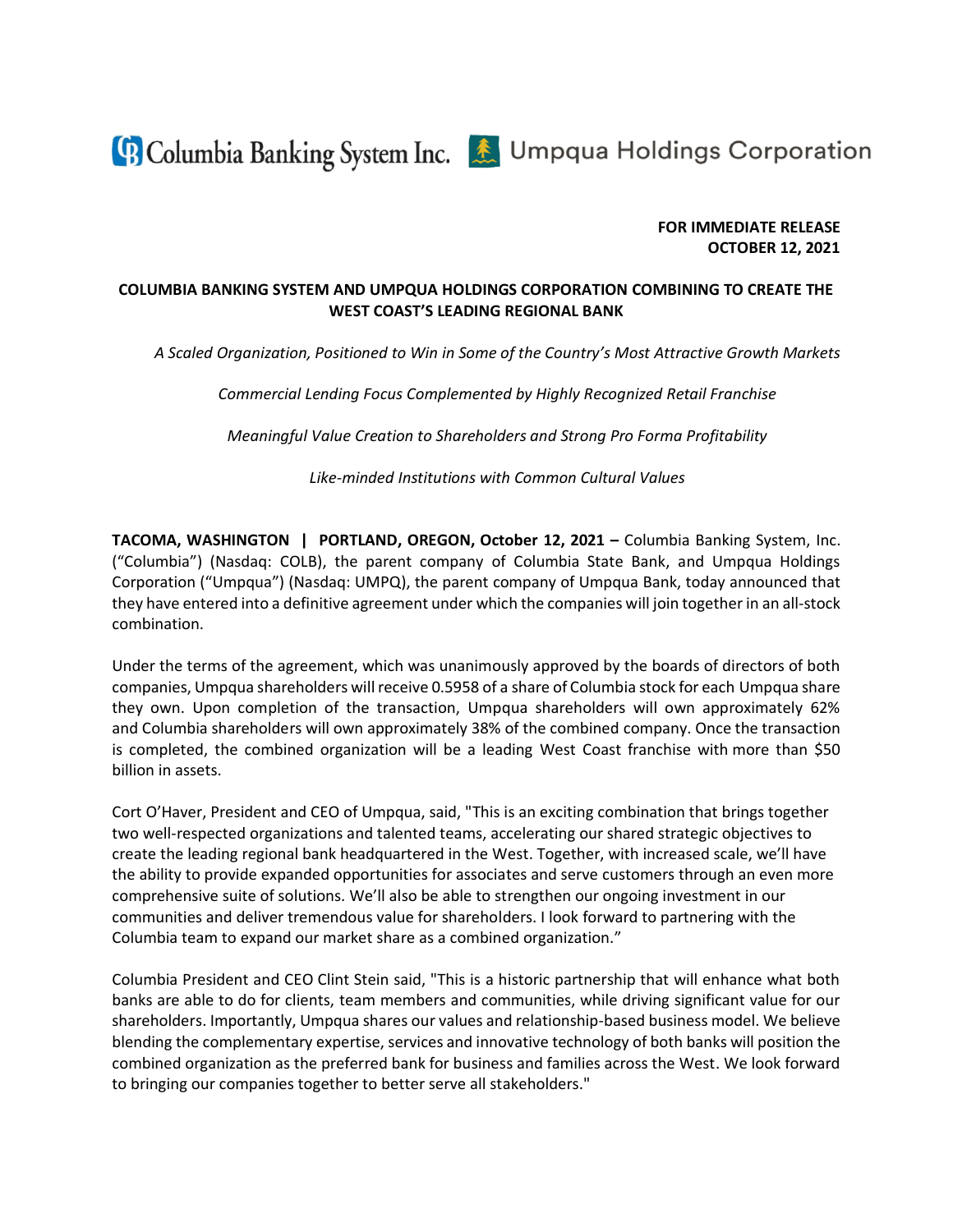# **Strategic Benefits**

- **A West Coast Franchise Unlike Any Other** The combined company will be the West Coast's leading regional bank with \$43 billion in deposits, including \$16 billion of deposits in Oregon, \$15 billion in Washington, \$10 billion in California and \$2 billion collectively in Idaho and Nevada. The transaction strengthens the combined company's competitive position in high-growth, attractive markets, including leading market share in the Seattle, Portland and Sacramento metro areas.
- **Commercial Lending Focus Complemented by Highly-recognized Retail Franchise** Through this combination, Umpqua and Columbia will build on each company's strong commercial and retail foundations to create an enhanced, more competitive financial institution. The combined bank's middle market focus will be strengthened by Columbia's small business expertise and Umpqua's corporate banking franchise. The combined company's low-cost core deposit base will provide price stability in rising rate environments, and its differentiated technology infrastructure will support a larger institution built for commercial and retail customers.
- **Potential to Unlock Meaningful Growth through Business Diversification and a Larger Balance Sheet** – The combined organization will offer a more comprehensive suite of products and services for commercial, consumer and small business customers, including specialized lending products, treasury management, mortgage banking and wealth management solutions. This transaction will result in a more diversified revenue mix with approximately \$33 billion in loans and strong fee-based income sources.
- **Strong Technology Foundation Combined with Larger Scale Enhances Competitive Position and Customer Offerings** – The combination will create additional capacity for strategic technology investments to deliver an enhanced offering for customers. Together, Columbia and Umpqua will leverage their existing investments and capabilities to create new customer experiences and accelerate growth.
- **Strong Governance, Proven Leadership** The combined management team has significant experience in leading and scaling institutions. With roots in many of the same markets, the companies share a deep commitment to the employees, customers and communities they serve. Columbia and Umpqua are dedicated to blending the talent and strong, relationship-based cultures of both companies.
- **Supporting Communities and Employees -** Both companies' longstanding commitments to serve their communities will remain central to the combined organization. Columbia and Umpqua will together contribute \$20 million to the charitable foundation of the combined company following the close of the transaction.

# **Financial Benefits**

• **Significant Earnings Accretion** – The transaction is projected to deliver approximately 25% cash EPS accretion and 23% GAAP EPS accretion to Columbia, and approximately 11% cash EPS accretion and 8% GAAP EPS accretion to Umpqua in 2023, assuming fully phased-in cost savings.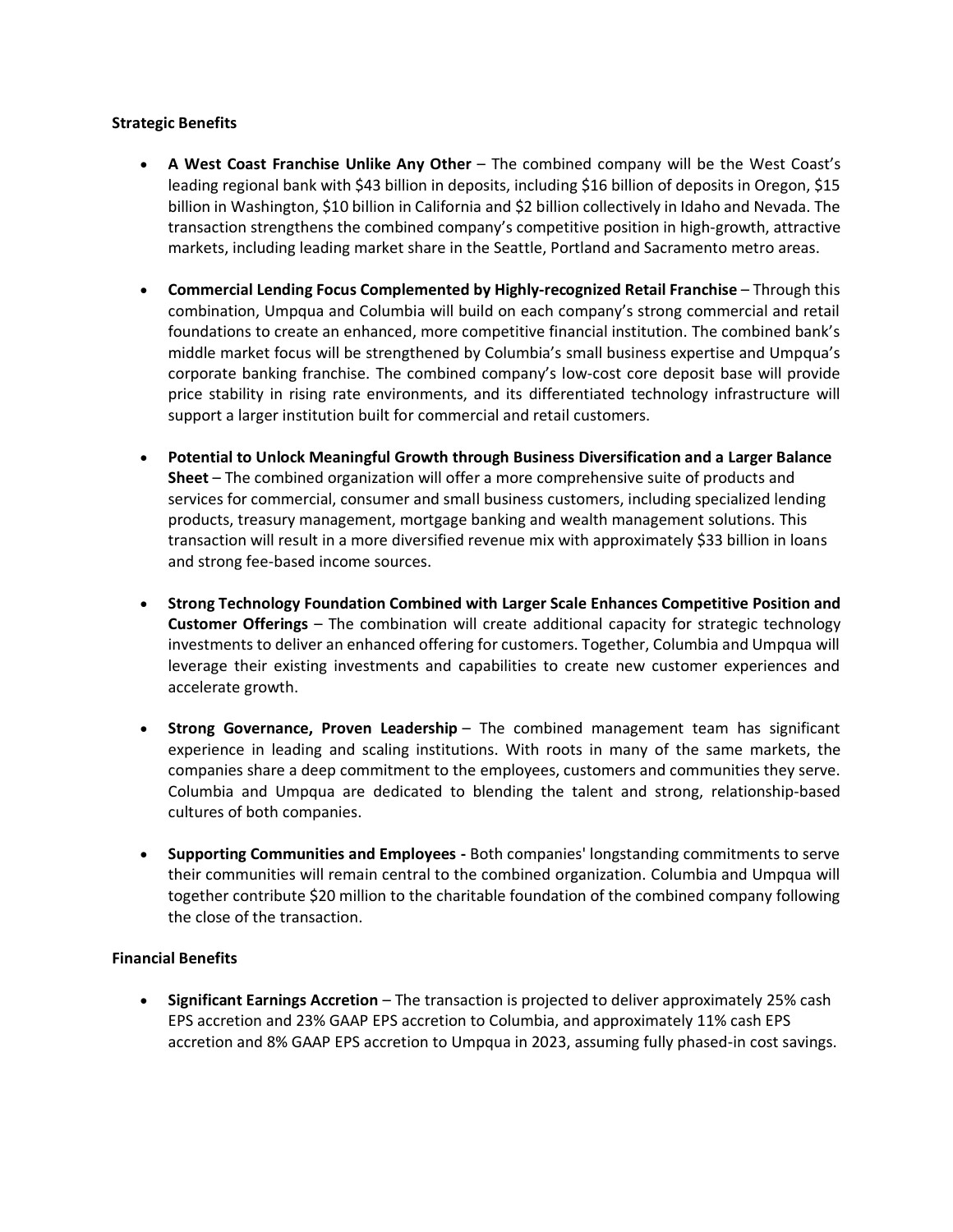- **Value Creation**  The transaction is expected to deliver approximately \$1.1 billion of value creation based on reasonable and highly achievable cost synergies<sup>1</sup>.
- **Improved Profitability** The combined company will be well positioned to achieve improved profitability and operating metrics, including anticipated 15% ROATCE and 1.3% ROAA in 2023, assuming fully phased-in cost savings.

### **Governance, Leadership Team and Headquarters**

The combined company will be led by an executive team composed of leaders from both Columbia and Umpqua. Cort O'Haver, President and CEO of Umpqua, will serve as the Executive Chairman and Clint Stein, President and CEO of Columbia, will serve as CEO. Chris Merrywell will serve as President of Consumer Banking, Tory Nixon as President of Commercial Banking, and Ron Farnsworth as CFO. Upon closing of the transaction, the combined company's board will consist of seven directors from each of Columbia and Umpqua with Craig Eerkes, the current Chairman of Columbia, serving as the Lead Independent Director.

The combined holding company will operate under the Columbia Banking System, Inc. name and will be headquartered in Tacoma, Washington. The combined bank will operate under the Umpqua Bank name and will be headquartered in the greater Portland metropolitan area. Other major subsidiaries and divisions will include Columbia Trust Company, CB Financial Services and Columbia Private Bank, which will operate under the banner of Columbia Wealth Management, as well as Financial Pacific Leasing, Inc. The company will trade under Columbia's ticker symbol (COLB) on the Nasdaq Stock Market.

### **Timing and Approvals**

The transaction is expected to close in mid-2022, subject to satisfaction of customary closing conditions, including receipt of regulatory approvals and approvals from each company's shareholders.

#### **Advisors**

Keefe, Bruyette & Woods, *A Stifel Company,* is serving as financial advisor and Sullivan & Cromwell LLP is serving as legal counsel to Columbia. J.P. Morgan Securities LLC is serving as financial advisor and Wachtell, Lipton, Rosen & Katz is serving as legal counsel to Umpqua.

#### **Joint Conference Call Details**

Columbia and Umpqua will hold a joint conference call to discuss the transaction at 5:30 a.m. Pacific Time today. To listen to the live call, please dial 1-866-440-7407 and enter the participant code 2964686. Presentation slides will be available on the Columbia website (https://www.columbiabank.com/) and the Umpqua website (https://www.umpquabank.com/investor-relations/). A replay of the call will be available until November 12, 2021 by dialing 1-855-859-2056. The confirmation code for the replay is 2964686.

# **About Columbia**

<sup>1</sup> Annual cost synergies of \$100 million after-tax capitalized at approximately 13x based on KBW Regional Bank Index median 2022 P/E, net of upfront restructuring charges of \$191 million after-tax.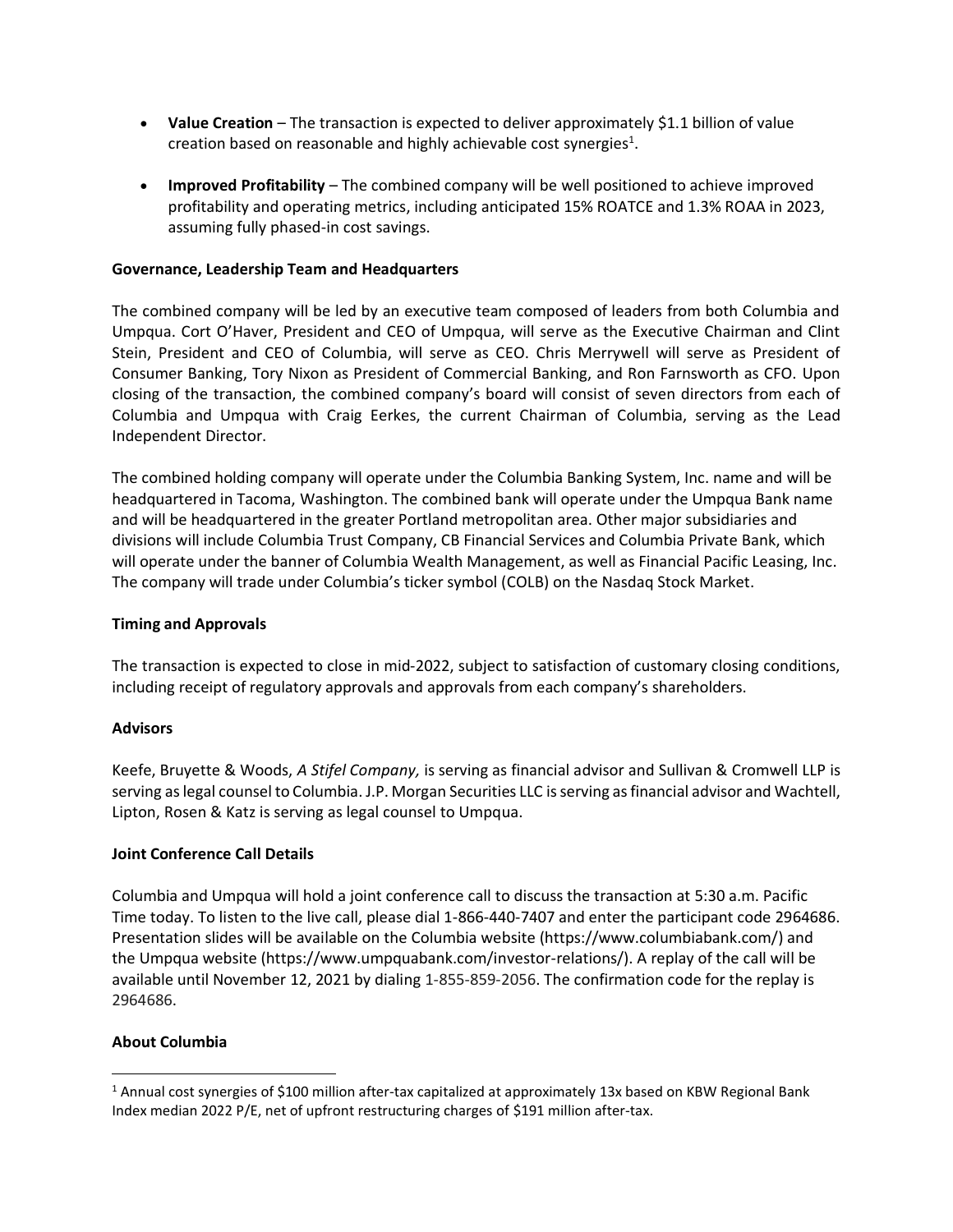Headquartered in Tacoma, Washington, Columbia Banking System, Inc. (NASDAQ: COLB) is the holding company of Columbia Bank, a Washington state-chartered full-service commercial bank with locations throughout Washington, Oregon, Idaho and California. The bank has been named one of Puget Sound Business Journal's "Washington's Best Workplaces," more than 10 times and was ranked #1 in Customer Satisfaction with Retail Banking in the Northwest region by J.D. Power in the 2020 U.S. Retail Banking Satisfaction Study. Columbia was named the #1 bank in the Northwest on the Forbes 2020 list of "America's Best Banks" marking nearly 10 consecutive years on the publication's list of top financial institutions.

# **About Umpqua**

Umpqua Holdings Corporation (NASDAQ: UMPQ) is the parent company of Umpqua Bank, an Oregonbased community bank recognized for its entrepreneurial approach, innovative customer experience, and distinctive banking solutions. Umpqua Bank has locations across Oregon, Washington, California, Idaho and Nevada. Umpqua Holdings Corporation is headquartered in Portland, Oregon. For more information, visit umpquabank.com.

Umpqua Bank has been recognized for its innovative customer experience and banking strategy by national publications including The Wall Street Journal, The New York Times, BusinessWeek, Fast Company and CNBC. The company has been recognized for eight years in a row on FORTUNE magazine's list of the country's "100 Best Companies to Work For," and was recently named by The Portland Business Journal the Most Admired Financial Services Company in Oregon for the sixteenth consecutive year. In addition to its retail banking presence, Umpqua Bank also owns Financial Pacific Leasing, Inc., a nationally recognized commercial finance company that provides equipment leases to businesses.

# **Forward-Looking Statements**

This communication may contain certain forward-looking statements, including, but not limited to, certain plans, expectations, goals, projections, and statements about the benefits of the proposed transaction, the plans, objectives, expectations and intentions of Umpqua Holdings Corporation ("Umpqua") and Columbia Banking System, Inc. ("Columbia"), the expected timing of completion of the transaction, and other statements that are not historical facts. Such statements are subject to numerous assumptions, risks, and uncertainties. All statements other than statements of historical fact, including statements about beliefs and expectations, are forward-looking statements. Forward-looking statements may be identified by words such as "expect," "anticipate," "believe," "intend," "estimate," "plan," "target," "goal," or similar expressions, or future or conditional verbs such as "will," "may," "might," "should," "would," "could," or similar variations. The forward-looking statements are intended to be subject to the safe harbor provided by Section 27A of the Securities Act of 1933, Section 21E of the Securities Exchange Act of 1934, and the Private Securities Litigation Reform Act of 1995.

While there is no assurance that any list of risks and uncertainties or risk factors is complete, below are certain factors which could cause actual results to differ materially from those contained or implied in the forward-looking statements: changes in general economic, political, or industry conditions; the magnitude and duration of the COVID-19 pandemic and its impact on the global economy and financial market conditions and Umpqua's and Columbia's respective businesses, results of operations, and financial condition; uncertainty in U.S. fiscal and monetary policy, including the interest rate policies of the Federal Reserve Board or the effects of any declines in housing and commercial real estate prices,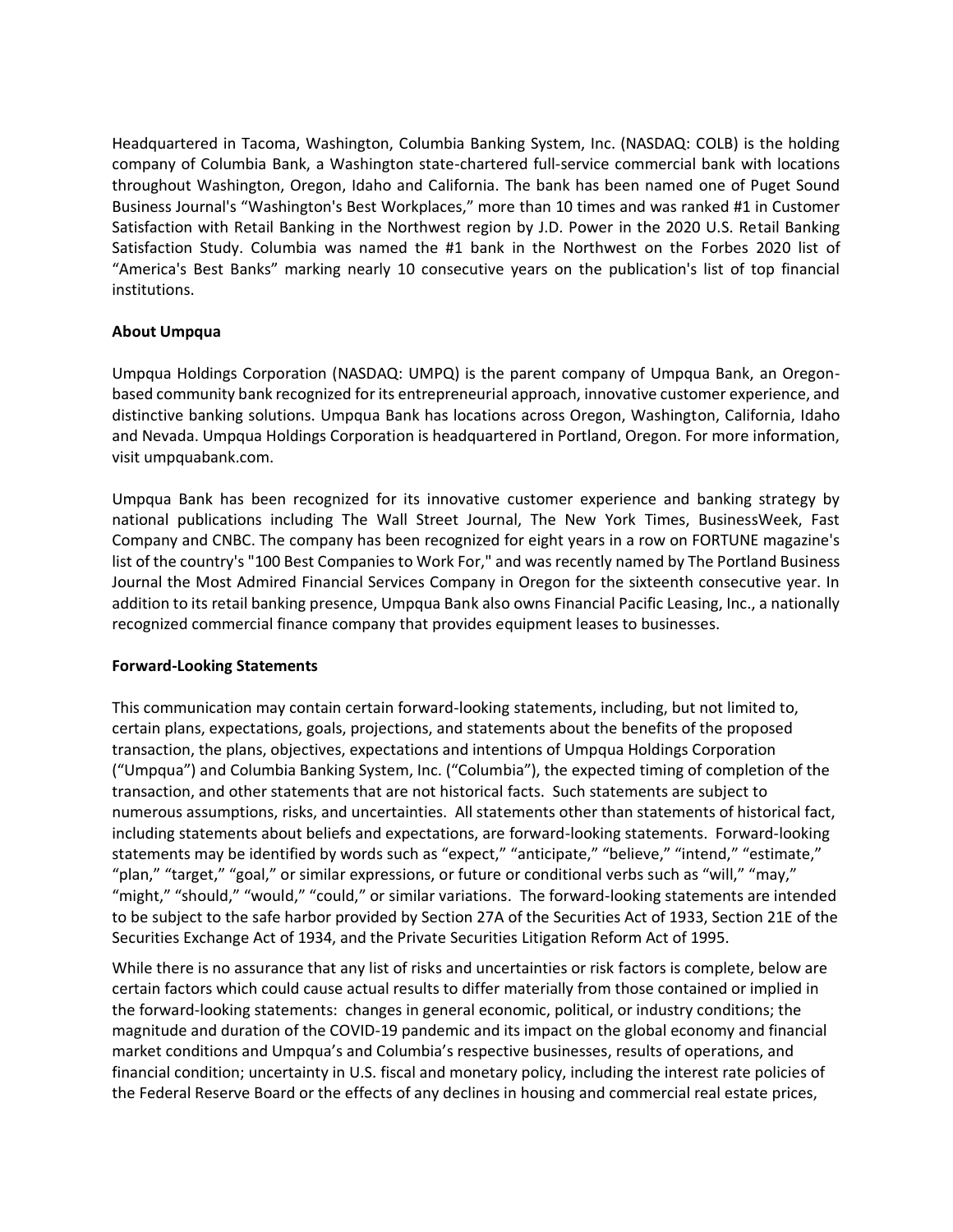high or increasing unemployment rates, or any slowdown in economic growth particularly in the western United States; volatility and disruptions in global capital and credit markets; movements in interest rates; reform of LIBOR; competitive pressures, including on product pricing and services; success, impact, and timing of Umpqua's and Columbia's respective business strategies, including market acceptance of any new products or services and Umpqua and Columbia's ability to successfully implement efficiency and operational excellence initiatives; the nature, extent, timing, and results of governmental actions, examinations, reviews, reforms, regulations, and interpretations; changes in laws or regulations; the occurrence of any event, change or other circumstances that could give rise to the right of one or both of the parties to terminate the merger agreement to which Umpqua and Columbia are parties; the outcome of any legal proceedings that may be instituted against Umpqua or Columbia; delays in completing the transaction; the failure to obtain necessary regulatory approvals (and the risk that such approvals may result in the imposition of conditions that could adversely affect the combined company or the expected benefits of the transaction); the failure to obtain shareholder approvals or to satisfy any of the other conditions to the transaction on a timely basis or at all; changes in Umpqua's or Columbia's share price before closing, including as a result of the financial performance of the other party prior to closing, or more generally due to broader stock market movements, and the performance of financial companies and peer group companies; the possibility that the anticipated benefits of the transaction are not realized when expected or at all, including as a result of the impact of, or problems arising from, the integration of the two companies or as a result of the strength of the economy and competitive factors in the areas where Umpqua and Columbia do business; certain restrictions during the pendency of the proposed transaction that may impact the parties' ability to pursue certain business opportunities or strategic transactions; the possibility that the transaction may be more expensive to complete than anticipated, including as a result of unexpected factors or events; diversion of management's attention from ongoing business operations and opportunities; potential adverse reactions or changes to business or employee relationships, including those resulting from the announcement or completion of the transaction; the ability to complete the transaction and integration of Umpqua and Columbia successfully; the dilution caused by Columbia's issuance of additional shares of its capital stock in connection with the transaction; and other factors that may affect the future results of Umpqua and Columbia. Additional factors that could cause results to differ materially from those described above can be found in Umpqua's Annual Report on Form 10-K for the year ended December 31, 2020 and its Quarterly Reports on Form 10-Q for the three-month periods ended March 31, 2021 and June 30, 2021, which are on file with the Securities and Exchange Commission (the "SEC") and available on Umpqua's investor relations website, www.umpquabank.com, under the heading "Financials," and in other documents Umpqua files with the SEC, and in Columbia's Annual Report on Form 10-K for the year ended December 31, 2020, its Quarterly Reports on Form 10-Q for the threemonth periods ended March 31, 2021 and June 30, 2021, which are on file with the SEC and available on Columbia's website, www.columbiabank.com, under the heading "Financial Information" and in other documents Columbia files with the SEC.

All forward-looking statements speak only as of the date they are made and are based on information available at that time. Neither Umpqua nor Columbia assumes any obligation to update forward-looking statements to reflect circumstances or events that occur after the date the forward-looking statements were made or to reflect the occurrence of unanticipated events except as required by federal securities laws. As forward-looking statements involve significant risks and uncertainties, caution should be exercised against placing undue reliance on such statements.

### **Important Additional Information and Where to Find It**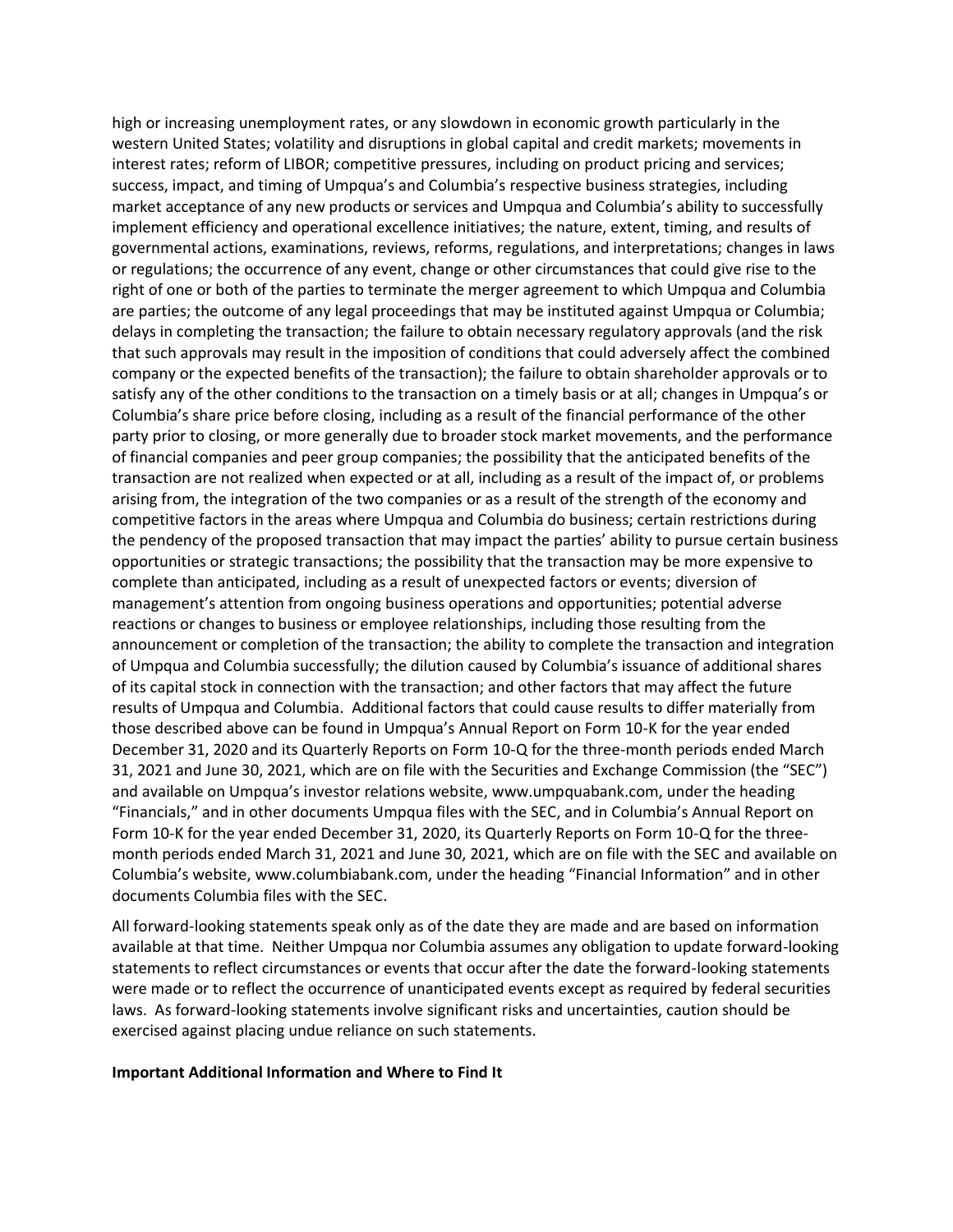In connection with the proposed transaction (the "Transaction"), Columbia will file with the SEC a Registration Statement on Form S-4 that will include a Joint Proxy Statement of Umpqua and Columbia and a Prospectus of Columbia, as well as other relevant documents concerning the Transaction. Certain matters in respect of the Transaction involving Umpqua and Columbia will be submitted to Umpqua's and Columbia's shareholders for their consideration. This communication does not constitute an offer to sell or the solicitation of an offer to buy any securities or a solicitation of any vote or approval, nor shall there be any sale of securities, in any jurisdiction in which such offer, solicitation or sale would be unlawful prior to registration or qualification under the securities laws of any such jurisdiction. INVESTORS AND SHAREHOLDERS ARE URGED TO READ THE REGISTRATION STATEMENT AND THE JOINT PROXY STATEMENT/PROSPECTUS REGARDING THE TRANSACTION WHEN THEY BECOME AVAILABLE AND ANY OTHER RELEVANT DOCUMENTS FILED WITH THE SEC IN CONNECTION WITH THE TRANSACTION, AS WELL AS ANY AMENDMENTS OR SUPPLEMENTS TO THOSE DOCUMENTS, BECAUSE THEY WILL CONTAIN IMPORTANT INFORMATION. Shareholders will be able to obtain a free copy of the definitive joint proxy statement/prospectus, as well as other filings containing information about Umpqua and Columbia, without charge, at the SEC's website, www.sec.gov. Copies of the joint proxy statement/prospectus and the filings with the SEC that will be incorporated by reference in the joint proxy statement/prospectus can also be obtained, without charge, by directing a request to Umpqua Holdings Corporation, Attention: Andrew Ognall, One SW Columbia Street, Suite 1200, Portland, OR 97204, 503-727-4100 or to Columbia Banking System, Inc., Attention: Investor Relations, P. O. Box 2156, MS 3100, Tacoma, WA 98401-2156, 253-471-4065.

### **Participants in the Solicitation**

Umpqua, Columbia, and certain of their respective directors and executive officers may be deemed to be participants in the solicitation of proxies from the shareholders of Umpqua and Columbia in connection with the Transaction under the rules of the SEC. Information regarding Umpqua's directors and executive officers is available in Umpqua's definitive proxy statement relating to its 2021 Annual Meeting of Shareholders, which was filed with the SEC on March 5, 2021, and other documents filed by Umpqua with the SEC. Information regarding Columbia's directors and executive officers is available in Columbia's definitive proxy statement relating to its 2021 Annual Meeting of Shareholders, which was filed with the SEC on April 12, 2021, and other documents filed by Columbia with the SEC. Other information regarding the participants in the proxy solicitation and a description of their direct and indirect interests, by security holdings or otherwise, will be contained in the joint proxy statement/prospectus relating to the Transaction. Free copies of this document may be obtained as described in the preceding paragraph.

#### **Contact Information**

Columbia:

**Investors:** Amy Betts 253-471-4065 abetts@columbiabank.com

#### **Media:**

Joele Frank, Wilkinson Brimmer Katcher Steve Frankel / Jamie Moser / Adam Pollack (212) 355-4449